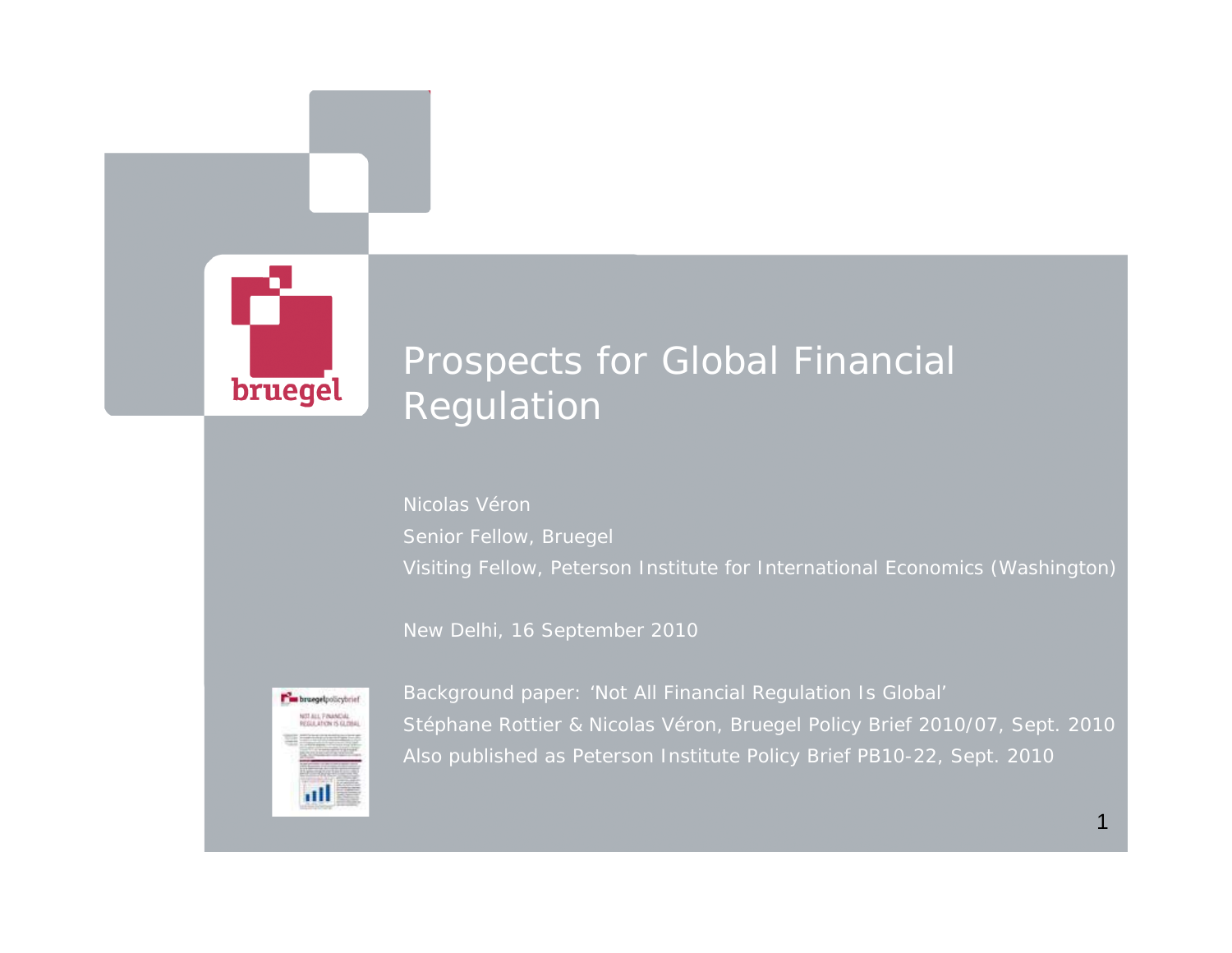# **Global Financial Regulation**

## **A recent addition to the global economic policy agenda**

- 1970s-1980s: sector-specific initiatives
- 1997-98 Asian Crisis: international macroeconomic stability
- Late 2008: top priority on the leaders' agenda

### п **A comparatively immature policy area**

- Complex, fragmented, jargon-ridden
- Underdeveloped analytical basis
- Capture by private interests
- Legitimacy/accountability of key standards-setters
	- ¾ Especially Basel Committee (BCBS), Int'l Accounting Standards Board (IASB)

## **Link with financial globalization**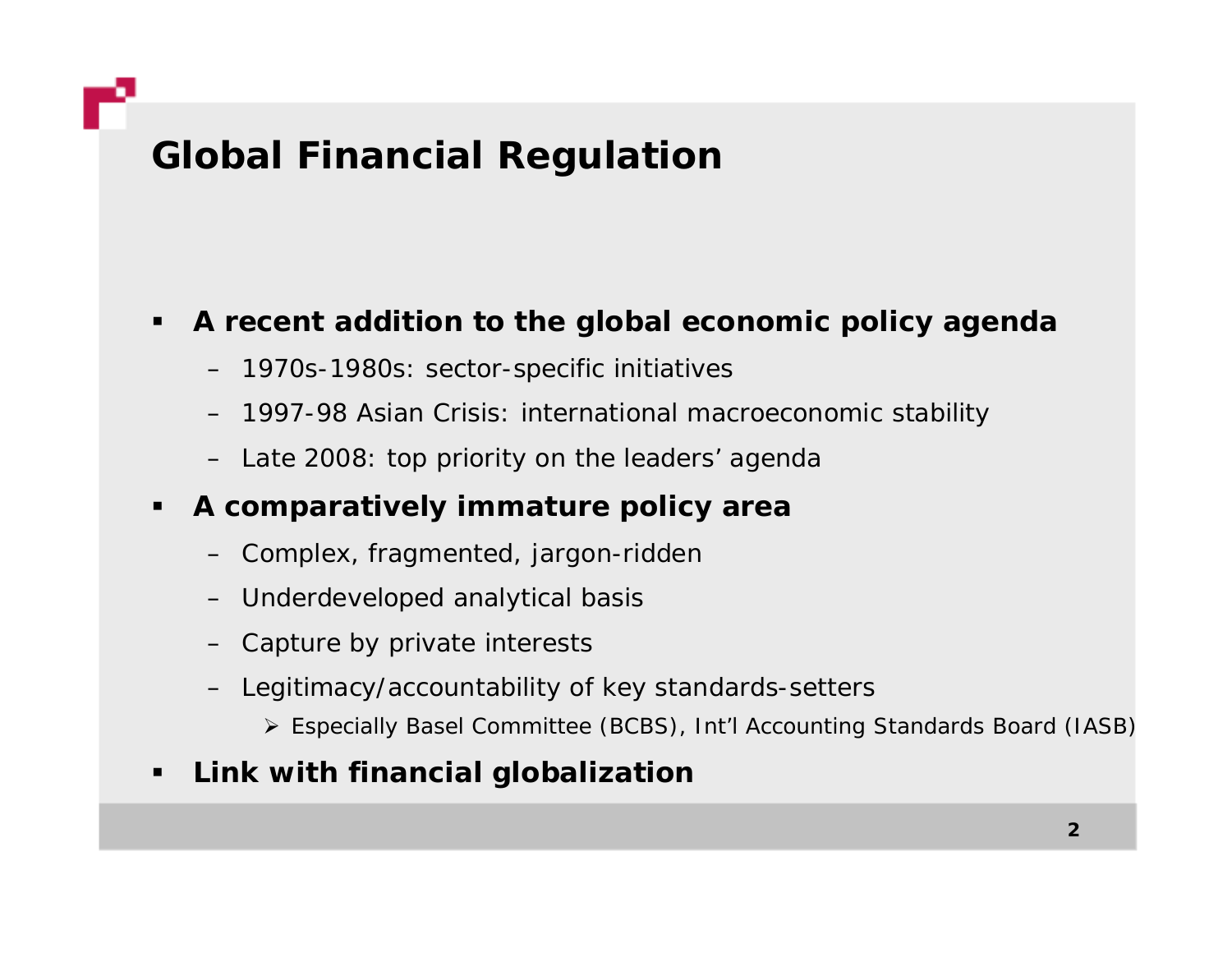**Two Major Trends**

### $\blacksquare$ **Financial Reregulation**

- In developed countries: stability framework tested by the crisis
- New constraints on financial firms still ongoing
- Largely driven by local financial/political specificities

### $\blacksquare$ **Financial Multipolarity**

- Centre of gravity of global finance is moving eastwards
- Differences in financial development
- Rebalancing of global public institutions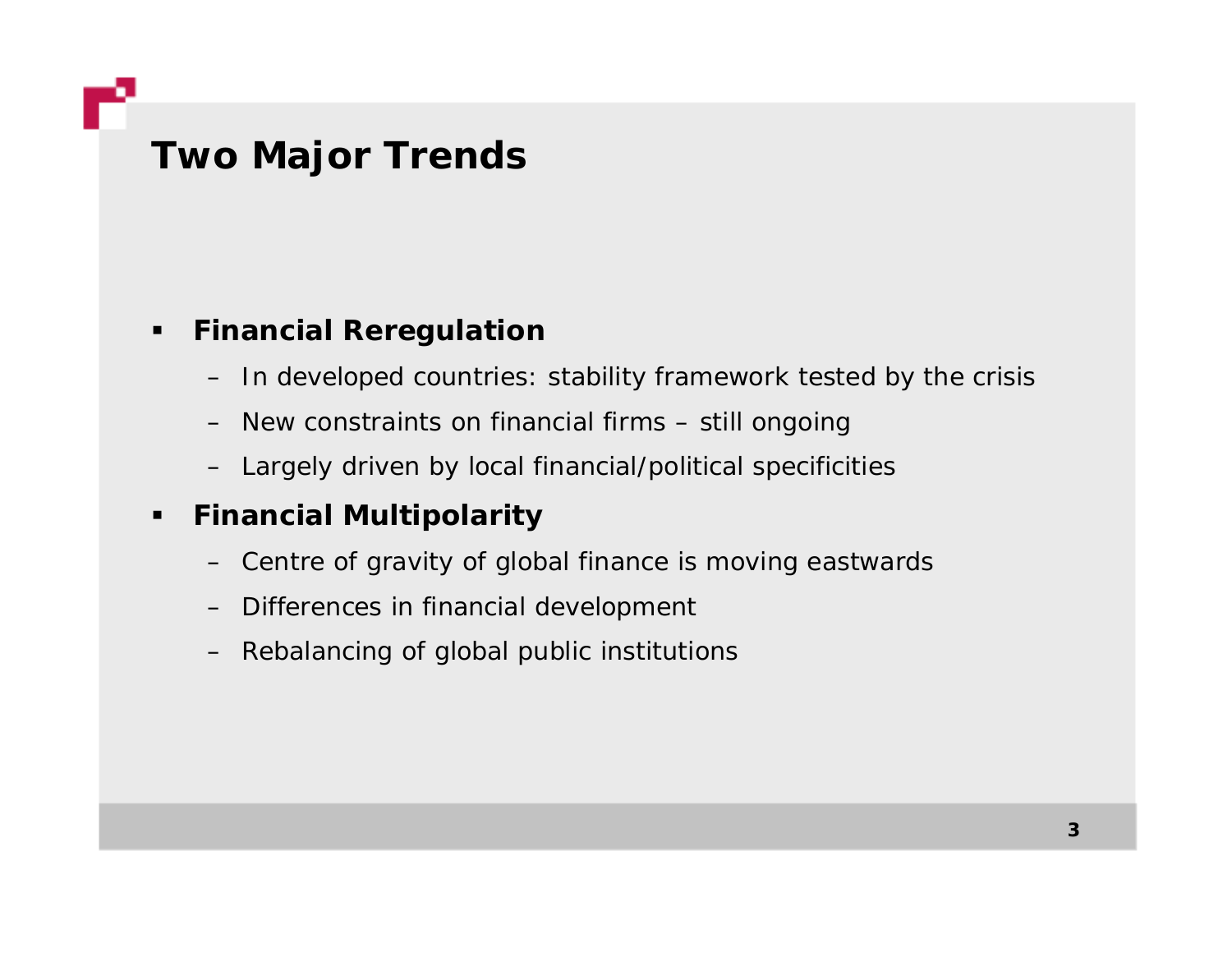**Global Rebalancing**

Top 100 Listed Banks, 1996-2010



**4**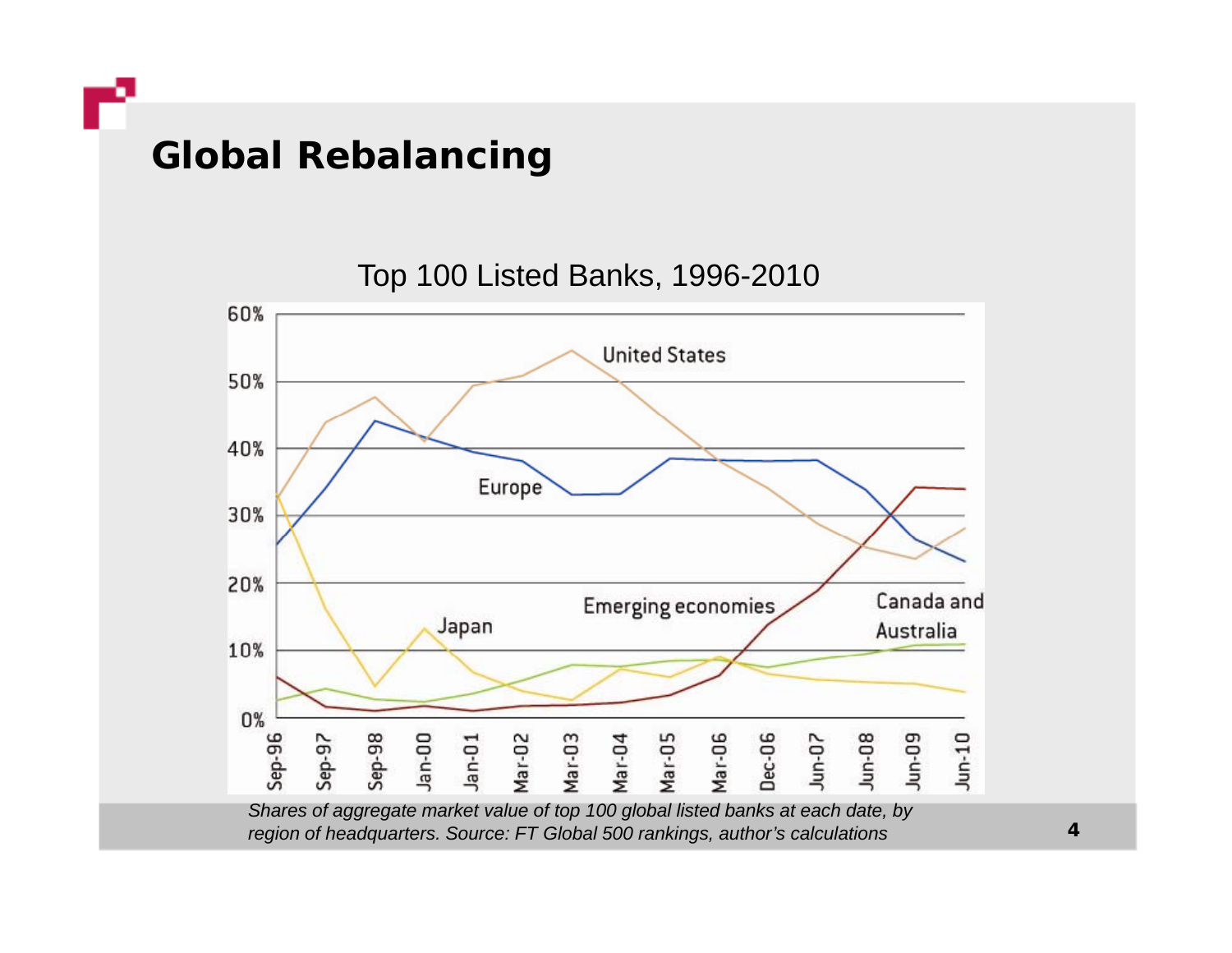r

# **Top g Global Banks: Restructuring 2007-2010**

| <b>Emerging Economies</b> | Market Cap. \$bn |      |      |          | <b>Europe</b>         | Market Cap. \$bn    |      |      |           | <b>United States</b>      | Market Cap. \$bn        |      |      |            |
|---------------------------|------------------|------|------|----------|-----------------------|---------------------|------|------|-----------|---------------------------|-------------------------|------|------|------------|
|                           | mid-07 mid-10    |      |      |          |                       | mid-07 mid-10       |      |      |           |                           | mid-07 mid-10           |      |      |            |
| 1 ICBC                    | <b>CN</b>        | 211  | 211  |          | +0% HSBC              | UK                  | 215  |      |           | 161 -25% Citigroup        | <b>US</b>               | 254  | 109  | $-57%$     |
| 2 Bank of China           | <b>CN</b>        | 155  | 128  | -18% UBS |                       | <b>CH</b>           | 126  | 51   |           | -59% Bank of America      | <b>US</b>               | 217  | 144  | $-34%$     |
| 3 China Constr. Bank      | <b>CN</b>        | 155  | 189  | +22% RBS |                       | <b>UK</b>           | 120  | 36   |           | -70% JP Morgan Chase      | <b>US</b>               | 166  | 146  | $-12%$     |
| 4 Sberbank of Russia      | <b>RU</b>        | 84   | 55   |          | -35% Santander        | ES                  | 116  | 88   |           | -24% Wells Fargo          | <b>US</b>               | 117  | 133  | $+13%$     |
| 5 BoCom                   | <b>CN</b>        | 62   | 55   |          | -12% BNP Paribas      | <b>FR</b>           | 111  | 65   |           | -41% Wachovia             | <b>US</b>               | 98   | N.S. |            |
| 6 Banco Itau              | <b>BR</b>        | 52   | 74   | +43% ING |                       | <b>NL</b>           | 98   | 29   |           | -70% Goldman Sachs        | <b>US</b>               | 89   | 68   | $-24%$     |
| 7 China Citic Bank        | <b>CN</b>        | 51   | 30   |          | -41% UniCredit        | IT                  | 93   | 43   |           | -53% Morgan Stanley       | <b>US</b>               | 88   | 32   | $-63%$     |
| 8 Bradesco                | <b>BR</b>        | 50   | 49   |          | -2% Barclays          | UK                  | 91   | 49   |           | -47% American Express     | <b>US</b>               | 73   | 48   | $-34%$     |
| 9 China Merchants Bk      | <b>CN</b>        | 47   | 43   |          | -8% ABN Amro          | <b>NL</b>           | 89   | N.S. |           | Merrill Lynch             | <b>US</b>               | 73   | N.S. |            |
| 10 VTB Bank               | <b>RU</b>        | 37   | 25   |          | -32% Intesa Sanpaolo  | IT                  | 88   | 34   |           | -62% Fannie Mae           | <b>US</b>               | 64   | 0    | $-100%$    |
| 11 Banco Brasil           | <b>BR</b>        | 36   | 35   |          | -2% BBVA              | ES                  | 87   | 40   |           | -55% U.S. Bancorp         | US                      | 57   | 43   | $-25%$     |
| 12 Kookmin Bank           | <b>KR</b>        | 30   | 13   |          | -56% Credit Suisse    | <b>CH</b>           | 87   | 45   |           | -48% Freddie Mac          | US                      | 42   |      | $0 - 100%$ |
| 13 Hang Seng Bank         | HK               | 26   | 26   |          | -1% Societe Generale  | <b>FR</b>           | 86   | 31   |           | -64% Lehman Brothers      | <b>US</b>               | 40   |      | $0 - 100%$ |
| 14 Al Rahji               | <b>SA</b>        | 26   | 30   |          | +17% Deutsche Bank    | DE                  | 76   | 36   |           | -54% Washington Mutual    | <b>US</b>               | 38   | 0    | $-100%$    |
| 15 Bank of China HK       | <b>HK</b>        | 25   | 24   |          | -4% HBOS              | <b>UK</b>           | 74   | N.S. |           | <b>Franklin Resources</b> | <b>US</b>               | 33   | 20   | $-41%$     |
| 16 ICICI Bank             | IN               | 23   | 21   |          | -11% Credit Agricole  | <b>FR</b>           | 67   | 25   |           | -62% Capital One Fin.     | US                      | 33   | 18   | $-44%$     |
| 17 Shinhan Financial      | <b>KR</b>        | 23   | 18   |          | -24% Lloyds           | UK                  | 63   | 55   |           | -13% Bank of New York     | US                      | 31   | 30   | $-5%$      |
| 18 DBS Group              | SG               | 23   | 22   |          | -1% Fortis            | <b>BE</b>           | 56   | N.S. |           | <b>Suntrust Banks</b>     | US                      | 31   | 12   | $-62%$     |
| 19 Samba Financial        | <b>SA</b>        | 22   | 12   |          | -46% KBC Group        | <b>BE</b>           | 49   | 14   |           | -72% Charles Schwab       | <b>US</b>               | 26   | 17   | $-34%$     |
| 20 Cathay Financial       | <b>TW</b>        | 22   | 15   |          | -31% Standard Chart'd | UK                  | 46   | 51   |           | +11% PNC Fin. Services    | <b>US</b>               | 25   | 30   | $+20%$     |
| Total                     |                  | 1159 | 1075 | $-7%$    |                       |                     | 1839 |      | 852 - 54% |                           |                         | 1593 | 849  | $-47%$     |
|                           | State-owned bank |      |      |          |                       | Major restructuring |      |      |           |                           | Acquisition             |      |      |            |
|                           |                  |      |      |          |                       | Nationalization     |      |      |           |                           | Bankruptcy/receivership |      |      |            |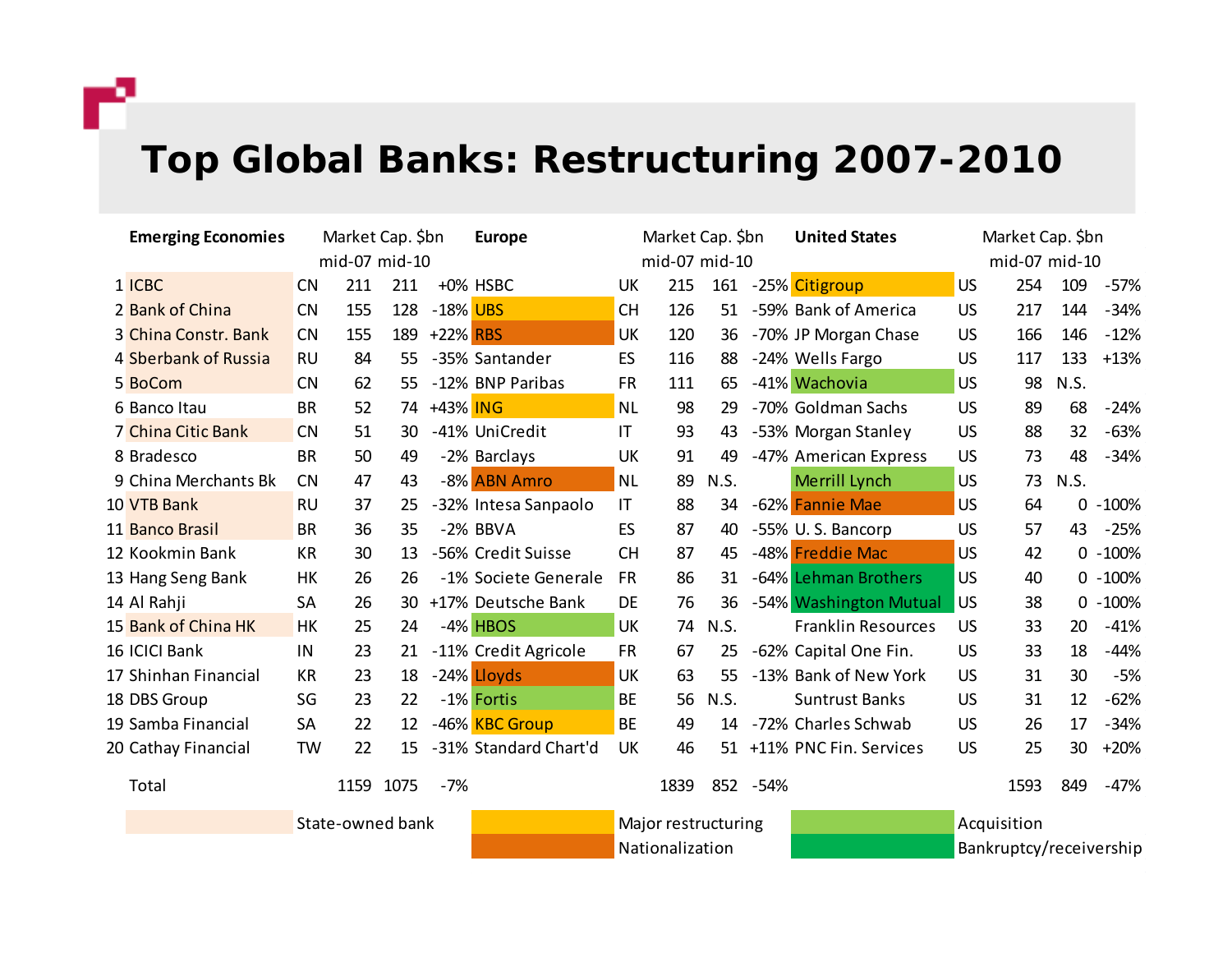## **Internationalization Profiles**

Geographical distribution of top banks' global revenue



*Average geographical distribution of 2009 revenue of largest listed banks in h b h ' l l eac re gion by 2009 assets. Source: corporate reports, aut hors' calculations*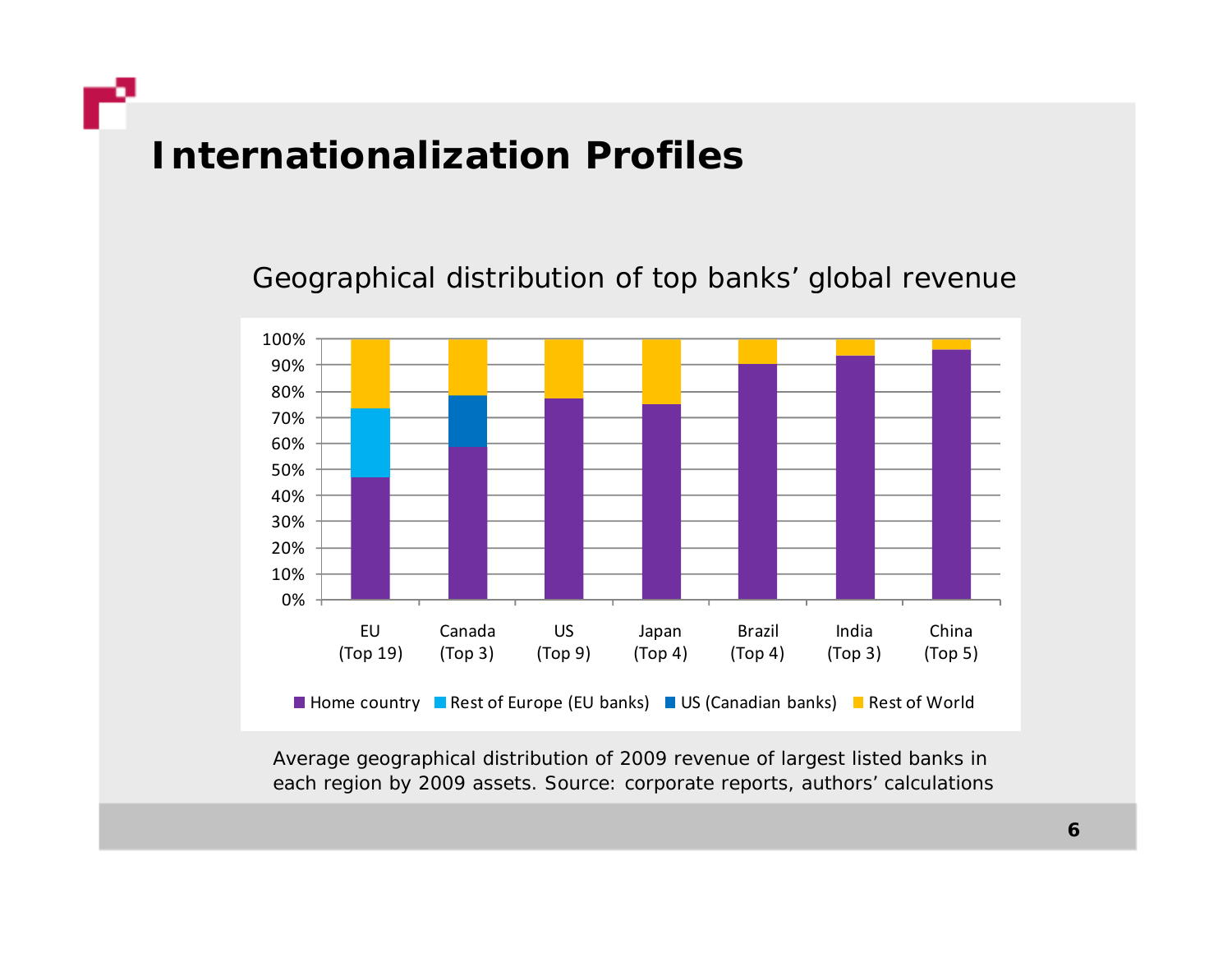# **Financial Deglobalization?**

### $\blacksquare$ **Loss of integration momentum**

- –Developed countries
- Emerging countries
- Private sector



1 Compound annual growth rate.

SOURCE: McKinsey Global Institute Cross-Border Capital Flows database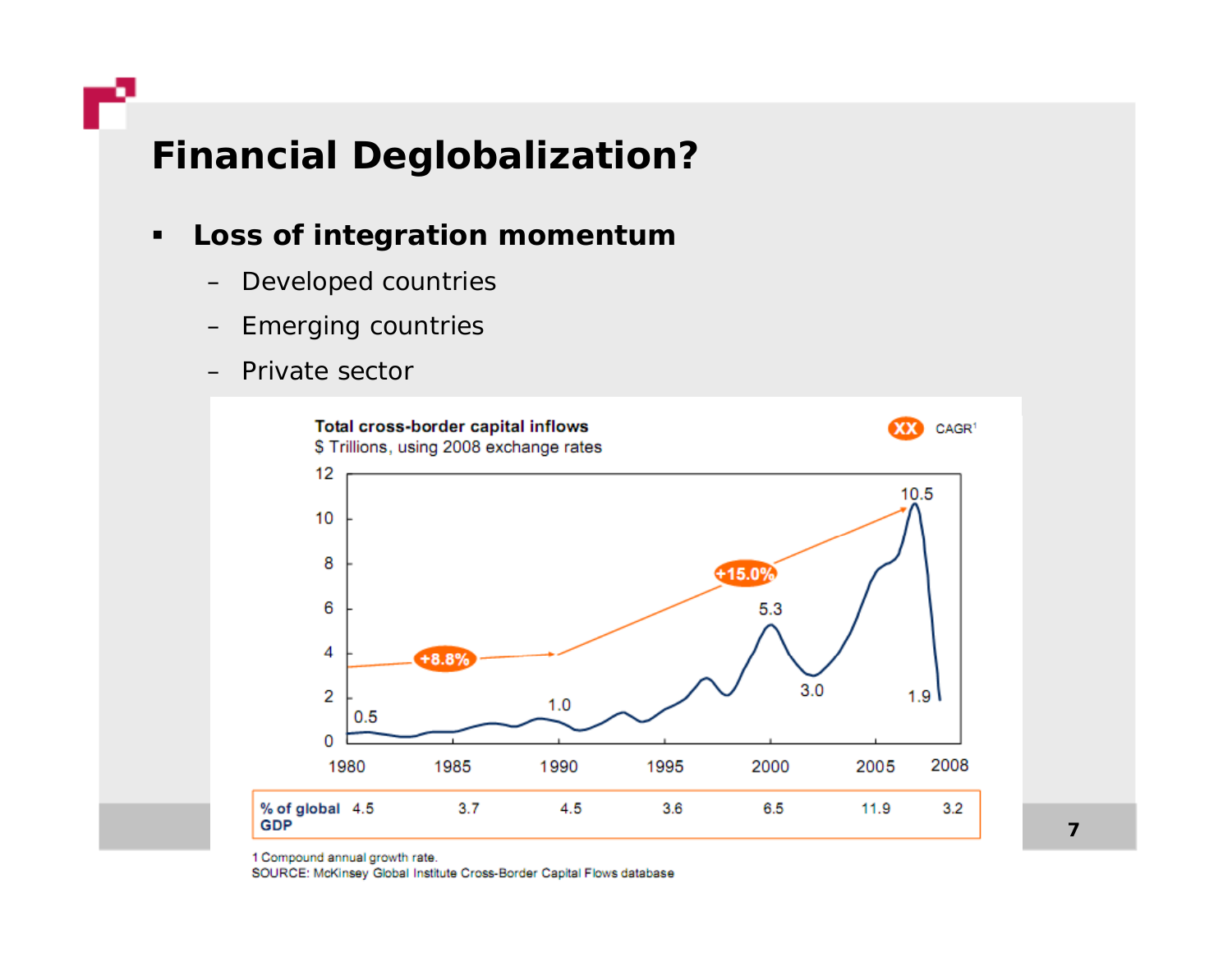# **The Forthcoming Agenda**

### $\blacksquare$ **Principle of subsidiarity**

- Global harmonization not possible on all aspects
	- ¾ Example: global accounting convergence
- Emphasis on capital markets rather than retail banking

## **Hard vs soft processes**

- Voluntary coordination works less well in new context
- Strengthening of global public institutions

### $\blacksquare$ **Capital markets infrastructure**

- Information
- Platforms
- Intermediaries

## **Where can leadership come from?**